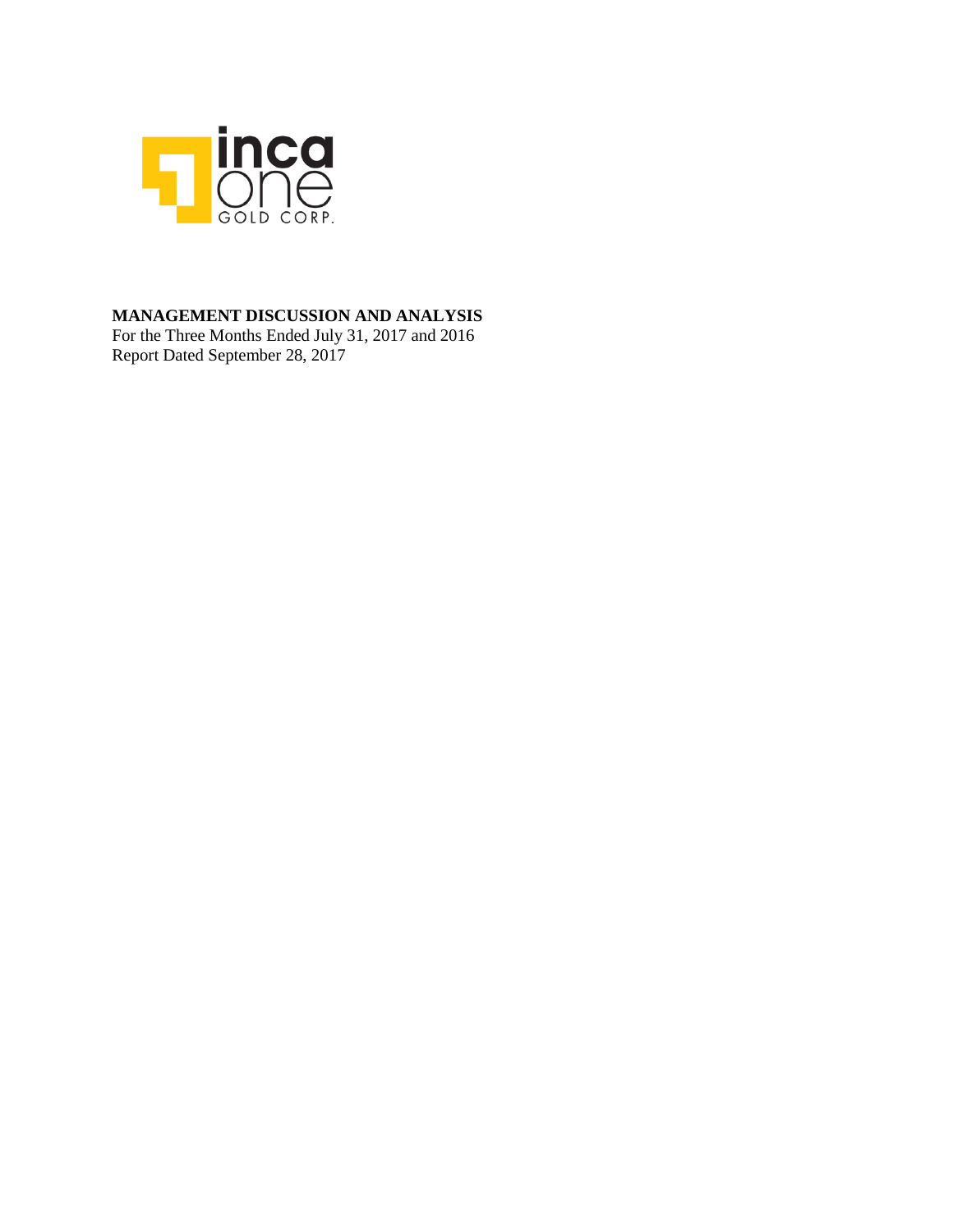Management Discussion & Analysis For the Three Months Ended July 31, 2017 and 2016

The following information, prepared as of September 28, 2017, should be read in conjunction with the unaudited condensed interim consolidated financial statements of Inca One Gold Corp. (the "Company" or "Inca One") for the three months ended July 31, 2017 (the "July 2017 Interim Financial Statements"). This MD&A is the responsibility of management and has been reviewed and approved by the Board of Directors of the Company. All dollar amounts herein are expressed in Canadian Dollars unless stated otherwise. References to US\$ are to United States dollars.

### **Description of the Business**

Inca One is engaged in the business of developing gold-bearing mineral processing operations in Peru, to service government permitted small scale miners. In recent years the Peruvian government instituted a formalization process for informal miners as part of its efforts to regulate their activities. The Company, through its Peruvian subsidiary Chala One SAC, ("Chala One"), acquired a Peruvian mineral processing plant (the "Chala Plant"), which the Company successfully upgraded to approximately 100 tonnes per day ("TPD") capacity, and began commercial production in February 2015. The Company purchases high grade gold mill feed from legally recognized Peruvian artisanal and small scale miners and processes the material for export of gold concentrate or dore.

The Company continues to actively evaluate other potential mineral projects including additional mineral processing operations.

Inca One is listed for trading on the TSX Venture Exchange (the "TSX-V") under the symbol "IO", on the Frankfurt Stock Exchange under the symbol "SU9.F", and the Santiago Stock Exchange Venture under the symbol "IOCL".

### **Key Period Definitions (used below)**

- three months ended July 31, 2017 ("**the Quarter**" or "**Q1 2018**");
- three months ended April 30, 2017 ("**Q4 2017**");
- three months ended January 31, 2017 ("**Q3 2017**");
- three months ended October 31, 2016 ("**Q2 2017**"); and
- three months ended July 31, 2016 ("**Q1 2017**").

### **First Quarter Highlights**

During Q1 2018, the Company invested \$441,465 in capital improvements at it's Chala One operations. The improvements included: \$40,113 for completion of a powerline to connect the Chala Plant to the Peruvian power grid; \$85,198 for the expansion of the tailing facility; and \$259,664 for the acquisition of trucks to support the operations of the Chala Plant. These capital improvements and investments were critical, as the Company strives to improve operational margins.

The Company recovered \$296,181 related to previously disallowed IGV refunds from SUNAT (the Peruvian government tax and customs authority), during Q1 2018.

During June and July 2017, the Company raised gross proceeds of \$1,296,800 through two private placements and issued a total 12,968,000 units. Each unit was comprised of one common share and one-half of one transferable common share purchase warrant.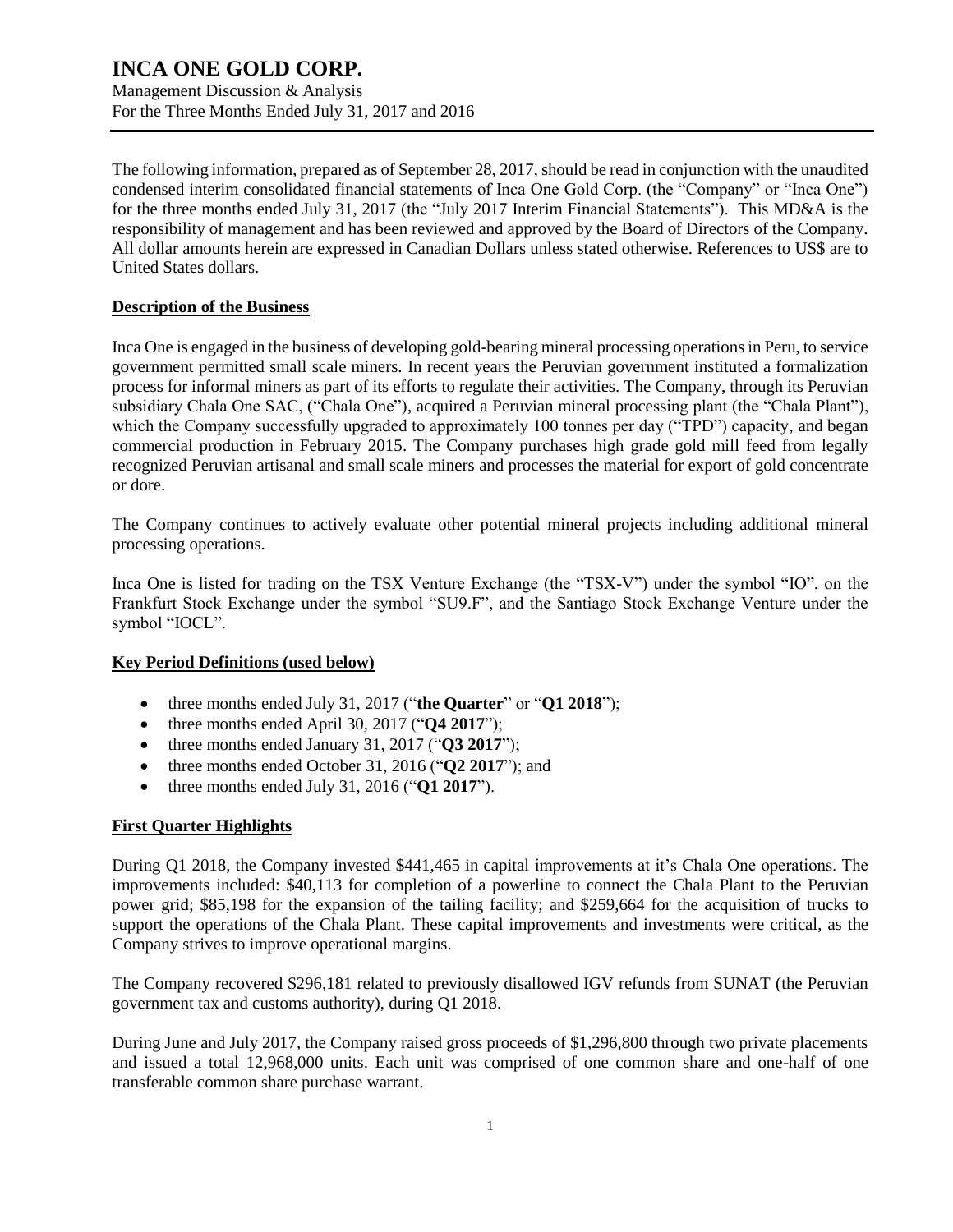Management Discussion & Analysis For the Three Months Ended July 31, 2017 and 2016

### **Operational Highlights**

| <b>Quarter over</b><br><b>Quarter highlights</b> | Q1<br>2018 | Q <sub>4</sub><br>2017 | Q3<br>2017 | Q <sub>2</sub><br>2017 | Q1<br>2017 | <b>Variance</b><br>$\frac{0}{0}$<br>Q1 2018<br>to Q4<br>2017 | <b>Variance</b><br>$\frac{0}{0}$<br>Q1 2018<br>to Q1<br>2017 |
|--------------------------------------------------|------------|------------------------|------------|------------------------|------------|--------------------------------------------------------------|--------------------------------------------------------------|
| Tonnes processed in<br>COGS(t)                   | 5,711      | 5,401                  | 6,970      | 2,860                  | 2,399      | 5.8%                                                         | 138.1%                                                       |
| Tonnes processed in<br>period (t)                | 5,806      | 5,088                  | 7,298      | 3,070                  | 2,370      | 14.1%                                                        | 144.9%                                                       |
| Average daily<br>processing volume<br>(t)1       | 63.1       | 58.5                   | 79.3       | 33.4                   | 25.8       | 7.9%                                                         | 144.9%                                                       |
| Mineral grade<br>processed (oz/t gold)           | 0.47       | 0.52                   | 0.50       | 0.46                   | 0.51       | $(9.7\%)$                                                    | $(7.6\%)$                                                    |
| Gold sold<br>(equivalent) (oz)                   | 2,417      | 2,640                  | 3,208      | 1,386                  | 1,256      | $(8.5\%)$                                                    | 92.4%                                                        |
| Gold sold (oz)                                   | 2,366      | 2,575                  | 3,149      | 1,357                  | 1,227      | $(8.1\%)$                                                    | 92.9%                                                        |
| Silver sold (oz)                                 | 3,824      | 4,433                  | 4,119      | 2,256                  | 2,173      | $(13.8\%)$                                                   | 75.9%                                                        |
| Sales revenue (\$)                               | 4,036,755  | 4,247,620              | 5,056,691  | 2,438,054              | 2,075,562  | (5%)                                                         | 94.5%                                                        |
| Cost of goods sold<br>$("COGS")$ $(\$)$          | 4,197,084  | 4,130,304              | 5,594,639  | 1,880,835              | 2,394,169  | 1.6%                                                         | 75.3%                                                        |
| Gross operating<br>margin (deficit) (\$)         | (160, 329) | 117,316                | (537, 948) | 557,219                | (318, 607) | (236.7%)                                                     | 49.7%                                                        |
| Revenue per tonne<br>(3)                         | 707        | 786                    | 725        | 853                    | 865        | $(10.1\%)$                                                   | $(18.3\%)$                                                   |
| Cost per tonne $(\$)$                            | 735        | 765                    | 803        | 658                    | 998        | $(3.9\%)$                                                    | $(26.4\%)$                                                   |
| Gross margin per<br>tonne $(\$)$                 | (28)       | 22                     | (77)       | 195                    | (133)      | (227.3%)                                                     | 78.9%                                                        |
| Average gold price<br>per oz sold (\$)           | 1,670      | 1,609                  | 1,576      | 1,759                  | 1,652      | 3.8%                                                         | 1.1%                                                         |
| Cost per oz sold $(\$)$                          | 1,737      | 1,564                  | 1,744      | 1,357                  | 1,906      | 11.0%                                                        | $(8.9\%)$                                                    |
| Gross margin per oz<br>sold $(\$)$               | (66)       | 44                     | (168)      | 402                    | (254)      | $(250.0\%)$                                                  | 74.0%                                                        |
| Average London<br>Close price $(\$)$             | 1,648      | 1,654                  | 1,593      | 1,721                  | 1,674      | $(0.4\%)$                                                    | (1.5%)                                                       |
| Average London<br>Close price (\$USD)            | 1,247      | 1,242                  | 1,196      | 1,312                  | 1,291      | 0.4%                                                         | $(3.4\%)$                                                    |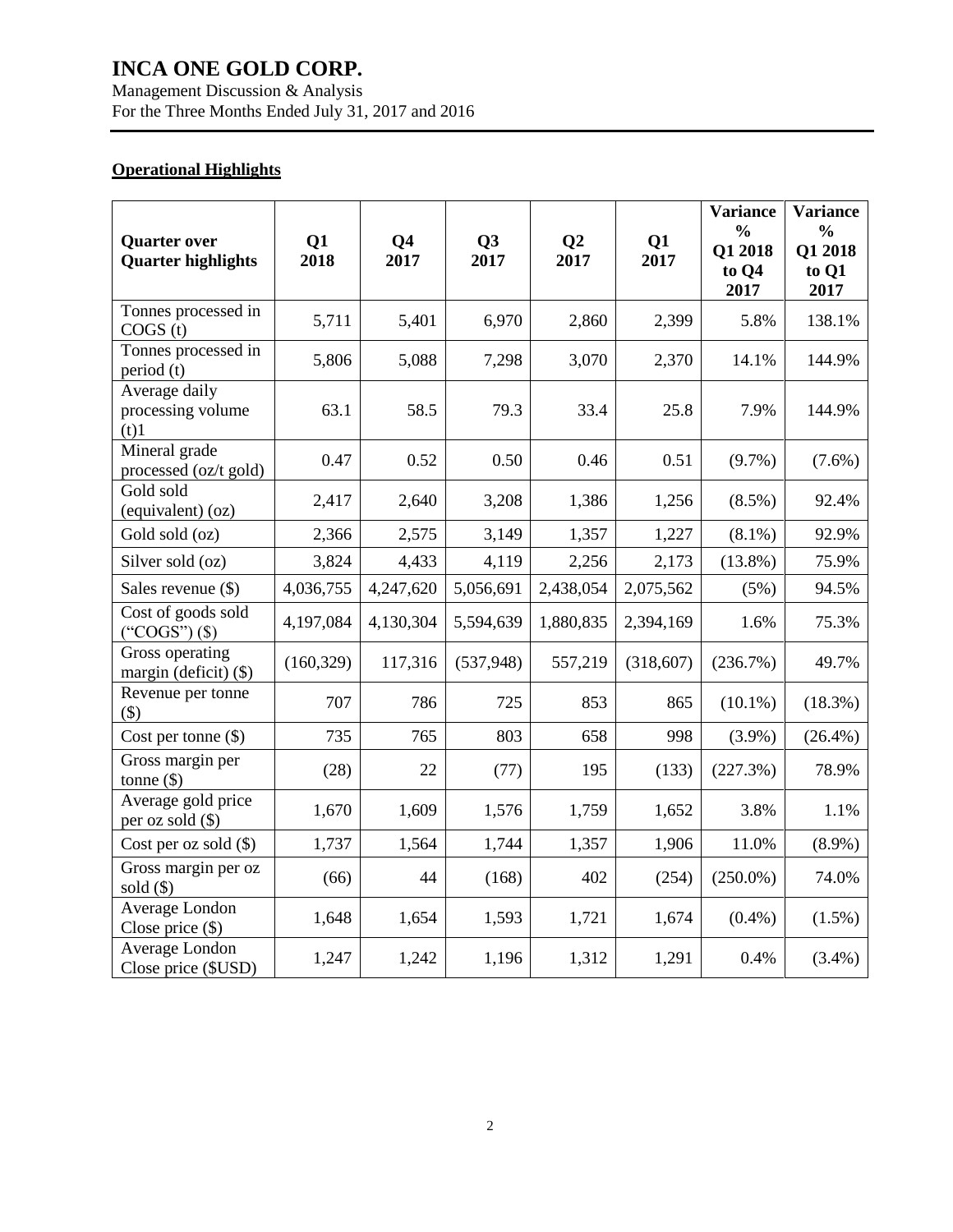Management Discussion & Analysis For the Three Months Ended July 31, 2017 and 2016

Key operational highlights during Q1 2018 included:

- RESULTS: Total sales of \$4,036,755 with total cost of goods sold of \$4,197,084 resulting in a gross operating deficit of \$160,329;
- TONNES AND GRADE: 5,806 tonnes of mineral was processed with an average gold grade of 0.47 oz/t, and an average daily processing volume of 63.1 TPD; and
- GOLD PRICE: Average gold price per ounce sold increased in Q1 2018 by 3.8% and 1.1% when compared to Q4 2017 and Q1 2017, respectively.
- INVENTORY: As at July 31, 2017, there was approximately 450 ounces of gold in inventory.

### **Future Outlook**

The Company is moving forward with its business plan to focus on gold-bearing mineral processing facilities in Peru and believes that the Chala Plant operations will provide the necessary cash flow to achieve ongoing profitability in calendar 2017. The Company intends to expand its area of operations through the opening of storage facilities in northern Peru. These facilities will allow the Company to access new areas of higher grade mill feed. The Company intends to use the funds and net profits from mineral processing operations at the Chala Plant and additional fundraising as required, to execute its business plan and expand mineral processing operations so that it can continue to achieve its long-term objectives. The Company has been receiving regular monthly IGV refunds and doesn't anticipate any disruption in the tax refund process.

### **Selected Quarterly Information**

The following selected financial data with respect to the Company's financial condition and results of operations has been derived from the unaudited condensed interim consolidated financial statements of the Company for the three months ended July 31, 2017 and 2016 and from the audited consolidated financial statements for the year ended April 30, 2017. The selected financial data should be read in conjunction with those financial statements and the notes thereto.

|                                         | Three months ended   |                |               |
|-----------------------------------------|----------------------|----------------|---------------|
|                                         | <b>July 31, 2017</b> | April 30, 2017 | July 31, 2016 |
|                                         |                      | \$             |               |
| Revenue                                 | 4,036,755            | 4,247,620      | 2,075,562     |
| Cost of goods sold                      | (4, 197, 084)        | (4,130,304)    | (2,394,169)   |
| Gross margin (deficit)                  | (160, 329)           | 117,316        | (318,607)     |
| Finance and other (expense) income, net | (81, 434)            | 160,650        | (412,074)     |
| Restructuring gain $^{(i)}$             | 296,181              | (365, 353)     |               |
| Net loss for the period                 | (575, 883)           | (666, 558)     | (1,281,939)   |
| Net loss per share (basic and diluted)  | (0.01)               | (0.01)         | (0.12)        |
| Other comprehensive income (loss)       | (622, 418)           | (1,006,898)    | (219, 452)    |

(*i*) During the three months ended on July 31, 2017, the Company recovered amounts receivable of \$296,181 which were previously impaired as result of the restructuring process.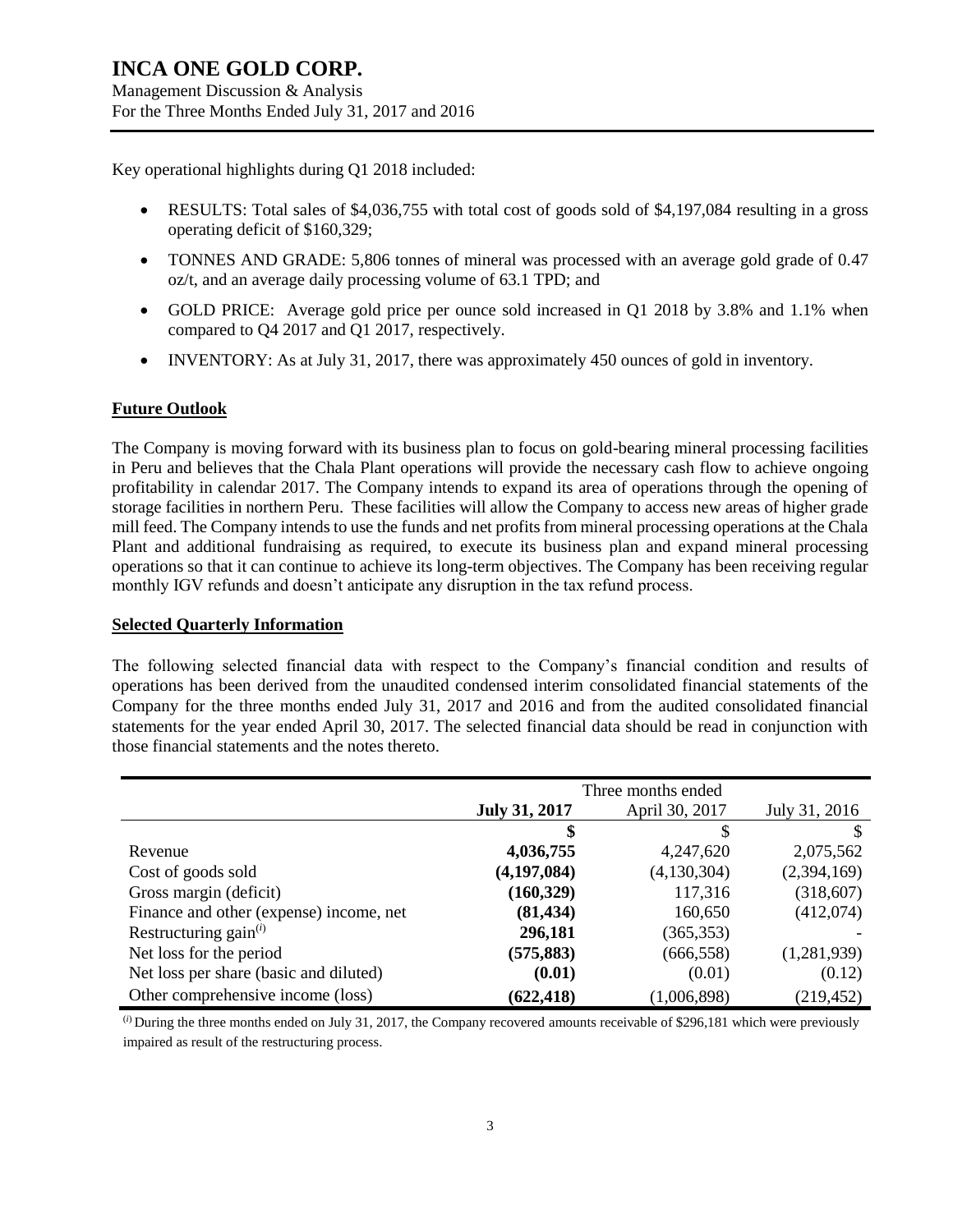Management Discussion & Analysis For the Three Months Ended July 31, 2017 and 2016

|                             | <b>July 31, 2017</b> | April 30, 2017 | July 31, 2016 |
|-----------------------------|----------------------|----------------|---------------|
|                             |                      |                |               |
| Total assets                | 9,928,184            | 9,607,454      | 8,665,436     |
| Total current liabilities   | 3,703,387            | 3,414,655      | 12,085,800    |
| Total long term liabilities | 3,377,701            | 3,444,202      | 4,487,799     |
| Dividends declared          | Nil                  | Nil            | Nil           |

The following table sets out selected quarterly financial data from the Company's unaudited quarterly financial statements for the last eight quarters.

| <b>Quarter ended</b> | Working<br>capital<br>(deficiency) | <b>Total assets</b> | Long term<br><b>liabilities</b> | <b>Net loss</b> | <b>Basic loss</b><br>per share |
|----------------------|------------------------------------|---------------------|---------------------------------|-----------------|--------------------------------|
|                      | S                                  | \$                  | \$                              | \$              | S                              |
| <b>July 31, 2017</b> | (353, 175)                         | 9,928,184           | 3,377,701                       | (575, 883)      | (0.01)                         |
| April 30, 2017       | (710, 470)                         | 9,607,454           | 3,444,202                       | (666, 558)      | (0.01)                         |
| January 31, 2017     | 457,487                            | 9,490,022           | 3,151,464                       | (2,211,970)     | (0.04)                         |
| October 31, 2016     | 2,320,511                          | 10,622,447          | 3,169,778                       | 1,162,745       | 0.03                           |
| July 31, 2016        | (9,382,607)                        | 8,665,436           | 4,487,799                       | (1,281,939)     | (0.12)                         |
| April 30, 2016       | (7,645,085)                        | 9,370,124           | 4,705,169                       | (2,405,901)     | (0.28)                         |
| January 31, 2016     | (5,960,657)                        | 10,991,135          | 5,225,760                       | (2,656,596)     | (0.28)                         |
| October 31, 2015     | (2,215,694)                        | 11,152,022          | 5,863,988                       | (1,928,949)     | (0.14)                         |

The Company improved its working capital deficiency position as at July 31, 2017 and compared to April 30, 2017 as a result of \$668,081 increase in cash resulting from several equity financings and the receipt of IGV payments. These increases were offset by an increase of \$288,732 in current liabilities due to an increase in several capital improvement projects that were ongoing at July 31, 2017.

### **Results of Operations – Q1 2018 compared to Q1 2017**

Revenue for Q1 2018 was \$4,036,755 (Q1 2017 - \$2,075,562) and cost of goods sold was \$4,197,084 (Q1 2017  $-2,394,169$ ) resulting in a gross operating deficit of \$160,329 (Q1 2017 – gross operating deficit of \$318,607). The gross operating deficit decreased during the Quarter, as compared to Q1 2007, due to a decrease in the production costs per ounce of gold and an increase in tonnes processed and ounces of gold produced.

During Q1 2018, the Company reported a net loss of \$575,883 a significant improvement from the net loss of \$1,281,939 during Q1 2017. The most significant components of the improvement were the reversal of \$296,181 relating to IGV refunds that were impaired in a prior period and a significant reduction in finance and other expenses that were recorded in Q1 2017.

Corporate and administrative expenses increased \$79,043 to \$630,301 compared to \$551,258 in Q1 2017. This increase was a result of an increase in office, rent, insurance and other expenses during Q1 2018 of \$59,585 to \$127,018 compared to \$67,433 in Q1 2017. The increase was attributed to the additional administrative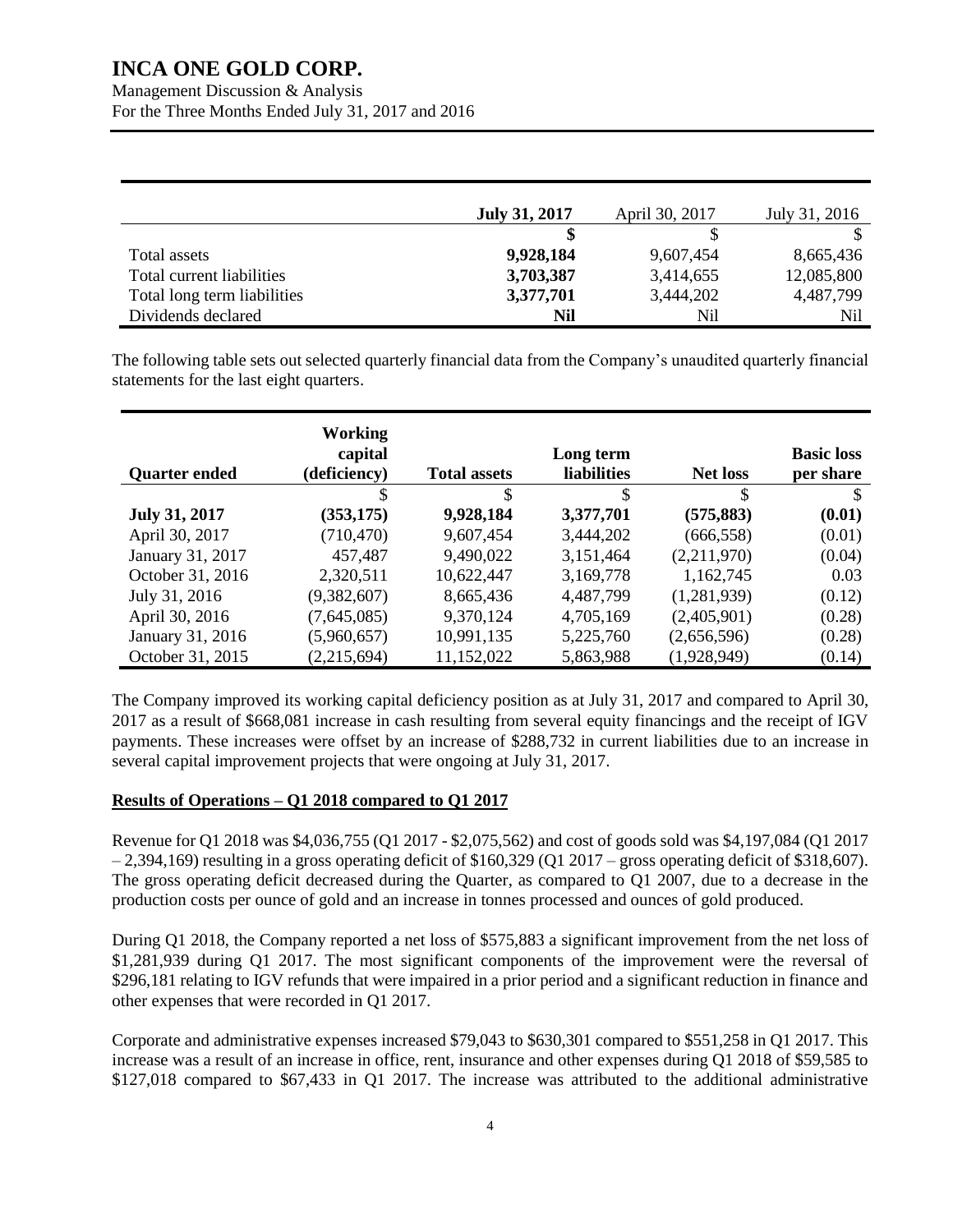Management Discussion & Analysis For the Three Months Ended July 31, 2017 and 2016

expenses required to support the ramp-up of production. Additionally, there was an increase in depreciation expense of \$31,363 to \$35,831 from \$4,468 in Q1 2017.

Other notable changes to administrative expenses in Q1 2018, were a decrease in professional fees of \$40,994 to \$96,131 from \$137,125 in Q1 2017. This decrease was partially offset by an increase in management fees and salaries during Q1 2018 of \$33,398 to \$284,135 compared to \$250,737 in Q1 2017 and as a result of replacing higher priced professional services with in-house employees.

### **Liquidity and Capital Resources**

The Company has financed its operations and met its capital requirements primarily through the issuance of capital stock by way of private placements. As at July 31, 2017, the Company had cash of \$719,974 representing a increase of \$668,081 compared with cash of \$51,893 at April 30, 2017.

The Company reported working capital deficiency of \$353,175 at July 31, 2017 as compared to working capital deficiency of \$710,470 as at April 30, 2017.

Management intends to finance operating costs over the year with funds received from operations and additional funds from equity financing as required for working capital to support the operational ramp-up.

#### Share Issuances

Share capital transactions for the three months ended July 31, 2017, were as follows:

- On June 12, 2017, the Company closed the first tranche of its announced private placement and issued 11,000,000 units (the "Units") for gross proceeds of \$1,100,000 or \$0.10 per Unit. Each Unit is comprised of one common share and one-half of one transferable common share purchase warrant.
- On July 7, 2017, the Company closed the second tranche of its announced private placement and issued 1,968,000 Units for gross proceeds of \$196,800 or \$0.10 per Unit. Each Unit is comprised of one common share and one-half of one transferable common share purchase warrant.

Subsequent to Q1 2018, (August 15, 2017), the Company closed the third and final tranche of its private placement announced on June 9, 2017 and issued 9,055,000 Units for gross proceeds of \$ 905,500 or \$0.10 per Unit. Each Unit is comprised of one common share and one-half of one transferable common share purchase warrant

### **Summary of Outstanding Share Data**

As at the date of this MD&A, the Company had 81,339,401 common shares issued outstanding and 7,012,500 share purchase options and 49,288,476 warrants outstanding (with exercise prices ranging between \$0.10 and \$3.01 per share). The fully diluted shares outstanding at the date of this MD&A is 137,640,377.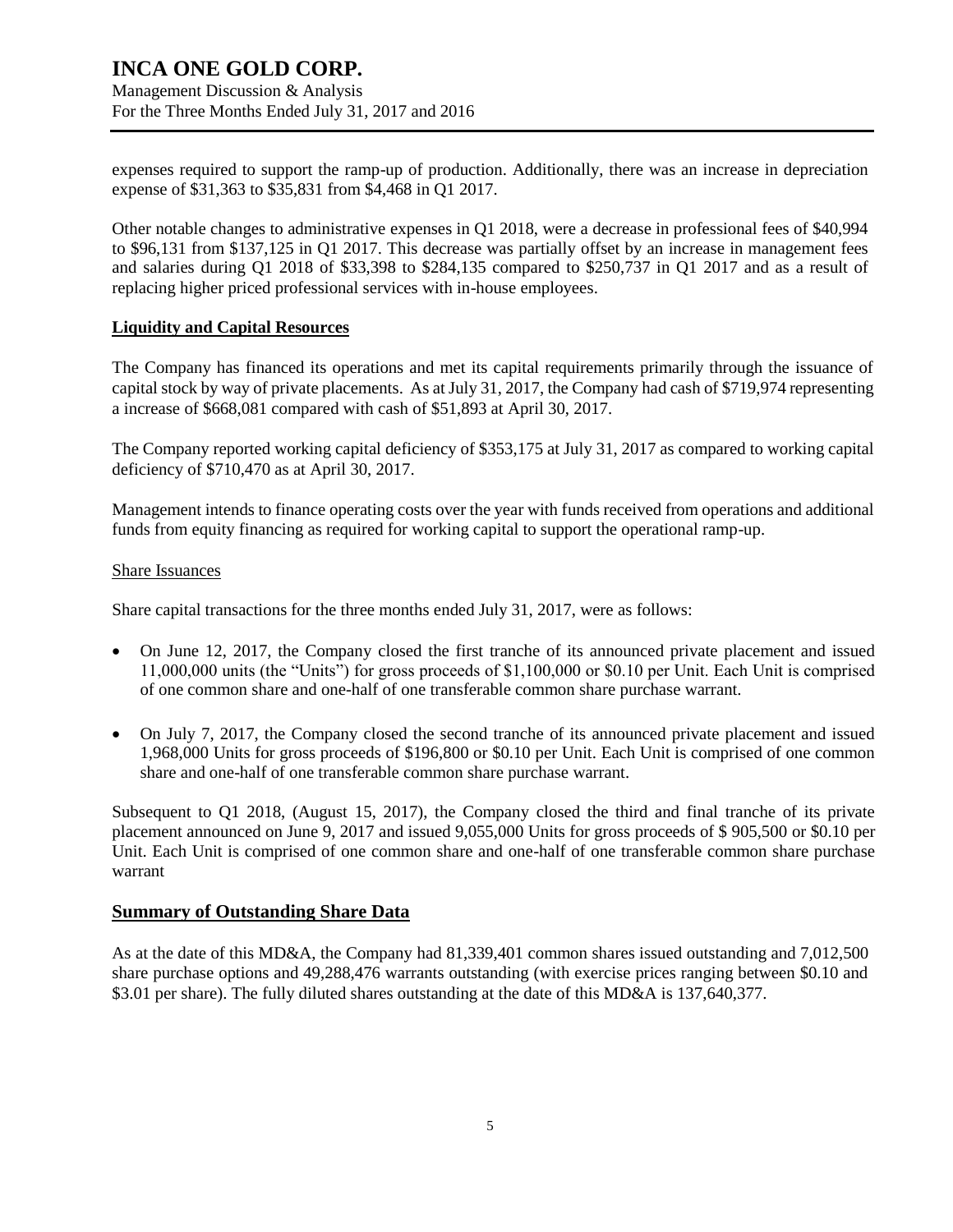Management Discussion & Analysis For the Three Months Ended July 31, 2017 and 2016

#### **Transactions with Related Parties**

#### **(a) Related Party Transactions**

The Company's related parties consist of the Company's directors, officers, former officers and companies associated with these individuals including the following:

- A company owned by Edward Kelly, the Company's President (also a director).
- A company controlled by Oliver Foeste, the Company's former CFO.
- A company owned by both George Moen, the Company's former Chief Operating Officer and Mark Wright, the Company`s VP Operations & New Projects.
- A company owned by Mark Wright, the Company`s VP Operations & New Projects.

The following expenditures were charged by related parties for the three months period ended July 31, 2017 and 2016:

|                                | <b>July 31,</b> | July 31, |
|--------------------------------|-----------------|----------|
|                                | 2017            | 2016     |
|                                | 5               |          |
| Professional fees              | 26,504          | 23,378   |
| Consulting and management fees | 102,969         | 106,500  |
| Director fees                  | 7,500           |          |
| Finance costs                  |                 | 76,834   |
| Office rent                    | 18,813          | 11,250   |
|                                | 155,786         | 217,962  |

Professional fees were paid to a company controlled by the former CFO. Consulting and management fees were paid to companies controlled by the President, former CFO and VP Operations & New Projects. Finance costs on interest bearing debt instruments were paid or accrued to companies controlled by the President and to a company controlled by a director. Office rent was paid or accrued to a company controlled by the former CFO.

### **(b) Compensation of Key Management Personnel**

The Company's key management personnel has authority and responsibility for planning, directing and controlling the activities of the Company and includes the Directors, President, CFO, former CFO, former COO and VP Operations & New Projects. Compensation in respect of services provided by key management consists of consulting and management fees paid to companies controlled by the President, former CFO, former COO and VP Operations & New Projects, accounting fees paid to companies controlled by a director or company controlled by the former CFO, and by the issue of options. The compensation for key management personnel paid as management, accounting and former CFO fees was \$129,473 for the three months ended July 31, 2017 (July 31, 2016 – 129,878). There was no other compensation paid or payable to key management for employee services.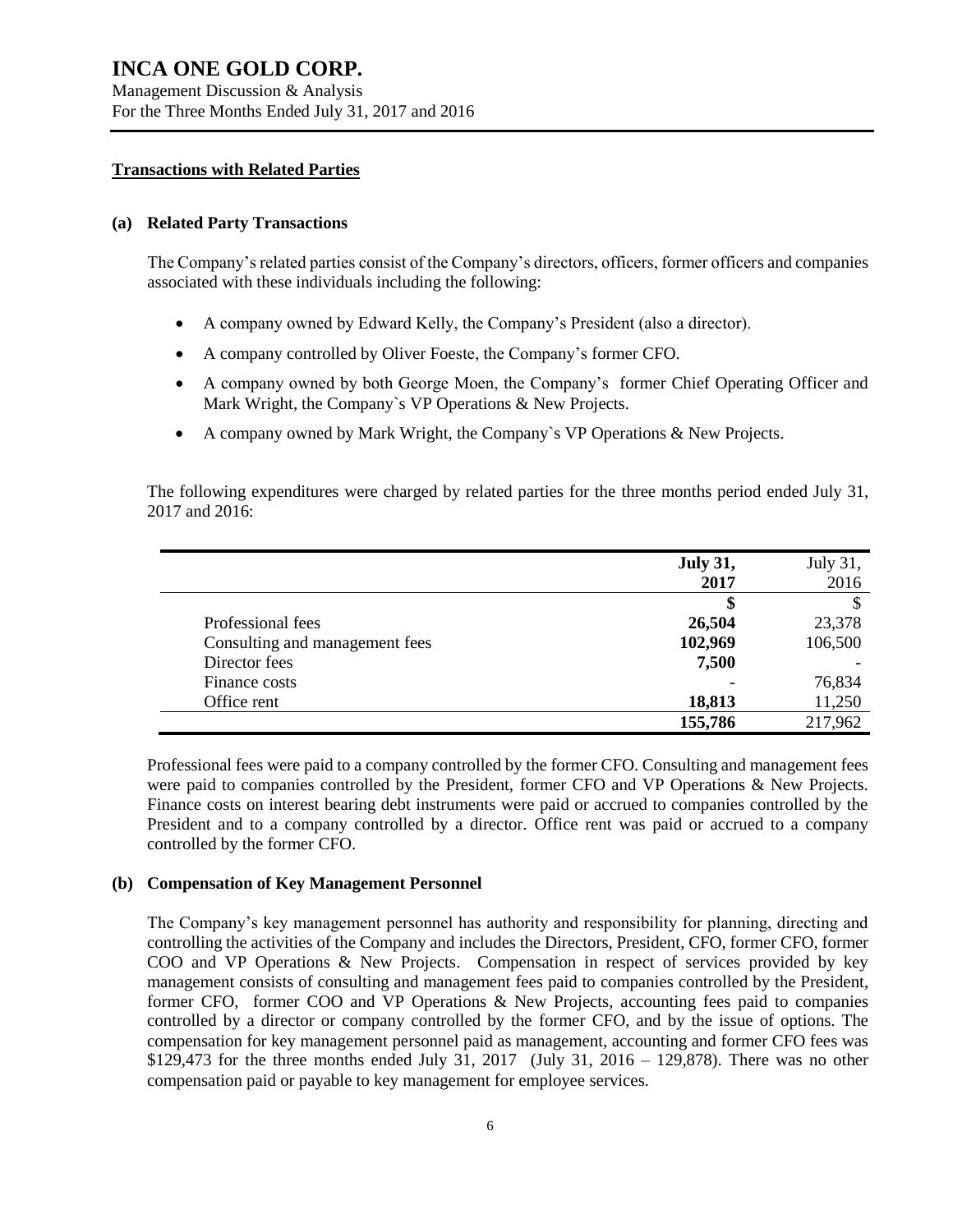Management Discussion & Analysis For the Three Months Ended July 31, 2017 and 2016

### **(c) Related Party Balances**

All related party balances payable, including for business expenses reimbursements, interim advances to the Company, annual bonuses as approved by the board of directors, and for services rendered as at July 31, 2017 are non-interest bearing and payable on demand, and are comprised of \$105,186 (April 30, 2017 - \$90,564) payable to the President and a company controlled by the President, \$136,968 (April 30, 2017 - \$66,177) payable to the former CFO or a company controlled by the former CFO, \$38,319 (April 30, 2017 - \$40,124) payable to the VP Operations & New Projects or a company controlled by the VP Operations & New Projects and \$54,661 receivable, net of \$20,339 payable (April 30, 2017 - \$15,939) payable to a companies controlled by directors.

Pursuant to the Company's Restructuring, the majority of all director and officers advances owing at August 26, 2016 (the restructuring date) were settled during the year ended April 30, 2017.

### **Commitments**

In addition to the commitments in connection with the Company's financings (note 11), the Company has a three-year rent agreement for its corporate office in Lima, Peru, with a monthly payment of USD\$4,210 and termination date on July 31, 2018.

During the three months ended July 31, 2017 the Company had a commitment through a purchase and sale contract to sell approximately 640 ounces of gold dore to a third party, which would be settled at a future date in either cash or through the delivery of gold. At July 31, 2017, the fair value of amounts owing under this contract was \$1,012,823 (April 30, 2017 - \$1,011,291) and is included in deferred revenue on the condensed interim consolidated financial statements.

A summary of undiscounted liabilities and future operating commitments at July 31, 2017 are as follows:

|                                                   |              | Within One | One to Five |
|---------------------------------------------------|--------------|------------|-------------|
|                                                   | <b>Total</b> | Year       | Years       |
| <b>Maturity analysis of financial liabilities</b> | \$           | \$         | S           |
| Accounts payable and accrued liabilities          | 2,540,744    | 2,540,744  |             |
| Promissory notes payable and mineral notes        | 149,820      | 149,820    |             |
| Mineral notes payable                             | 60,134       |            | 60,134      |
| Secured debentures                                | 2,737,050    |            | 2,737,050   |
|                                                   | 5,487,748    | 2,690,564  | 2,797,184   |
| <b>Commitments</b>                                |              |            |             |
| Office lease rental                               | 63,074       | 63,074     |             |
| Gold sale contract deferred revenue               | 1,012,823    | 1,012,823  |             |
| Asset retirement and reclamation obligations      | 580,517      |            | 580,517     |
|                                                   | 1,656,414    | 1,075,897  | 580,517     |
|                                                   | 7,144,162    | 3,766,461  | 3,377,701   |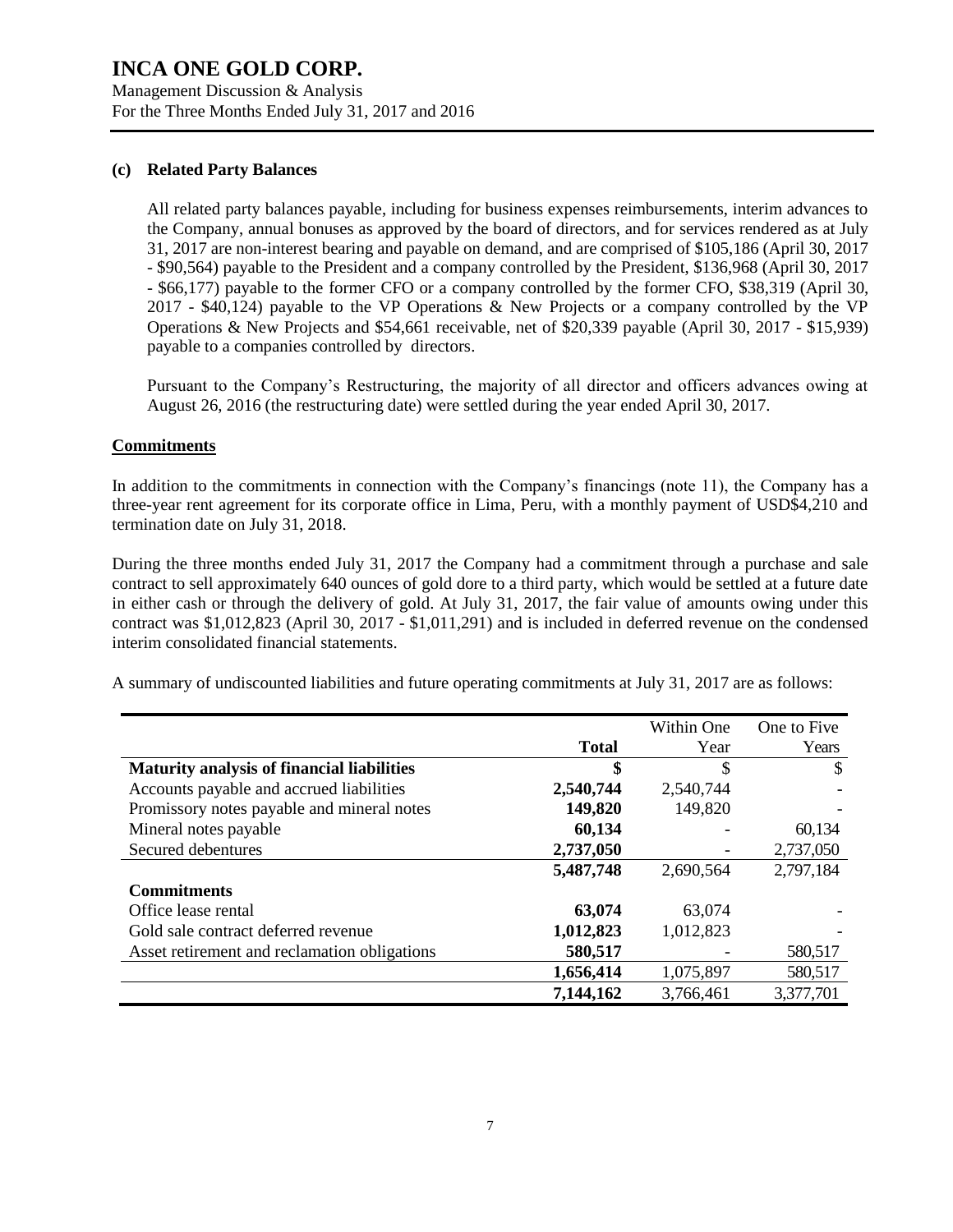Management Discussion & Analysis For the Three Months Ended July 31, 2017 and 2016

### Contingent Debenture

As a result of the Restructuring and Debt Settlement, the Company issued a USD\$779,309 contingent debenture certificate (the "Contingent Debenture"), which only becomes payable on the date that the Company achieves two production milestones including (i) achieving 300 tonnes per day mineral processing capacity in Peru, and (ii) achieving three months of 200 tonnes per day average daily production. Upon re-instatement, the Contingent Debenture will have a 12% annual interest rate paid quarterly in arrears, twelve month term to maturity, certain early redemption features, and a general security agreement will be issued. If the performance milestones are not achieved before August 31, 2026, the Contingent Debenture will be cancelled. As at July 31, 2017 the value of the contingent debenture was \$nil.

### **Off-Balance Sheet Arrangements**

The Company has not entered into any off-balance sheet arrangements.

### **Critical Accounting Policies and Estimates**

The preparation of the Company's consolidated financial statements in accordance with IAS 1, *Presentation of Financial Statements*, requires management to make certain critical accounting estimates and to exercise judgment that affect the accounting policies and the reported amounts of assets, liabilities and disclosure of contingent assets and liabilities at the date of the consolidated financial statements and reported amounts of revenues and expenses during the reporting period. Estimates and assumptions are continually evaluated based on historical experience and other factors, including expectations of future events that are believed to be reasonable under the circumstances. In the future, actual experience may differ from these estimates and assumptions. Revisions to accounting estimates are recognized in the period in which the estimates are revised and in any future periods affected. Uncertainty about these assumptions and estimates could result in outcomes that require a material adjustment to the carrying amounts of assets or liabilities in future periods.

Significant accounting judgments that Management has made in the process of applying accounting policies which it considers have had the most significant effect on the amounts recognized in the consolidated financial statements include, but are not limited to going concern, title to and economic recoverability and probability of future economic benefits of exploration and evaluation assets, date of commencement of commercial production, and determination of functional currency. Management considers the areas currently requiring a significant degree of estimation and assumption and which have a significant risk of resulting in a material adjustment to the carrying amount of assets and liabilities within the next financial year, to include, but not be limited to, the value attributed to share-based compensation, convertible debentures and debentures with warrants, marketable securities, asset retirement and reclamation obligation, and deferred taxes.

These accounting policies and estimates are further discussed in the Company's annual audited consolidated financial statements at April 30, 2017.

### **Risks and Uncertainties**

Mineral processing and natural resources exploration, development, and production involve a number of business risks, some of which are beyond the Company's control. These can be categorized as operational, financial and regulatory risks.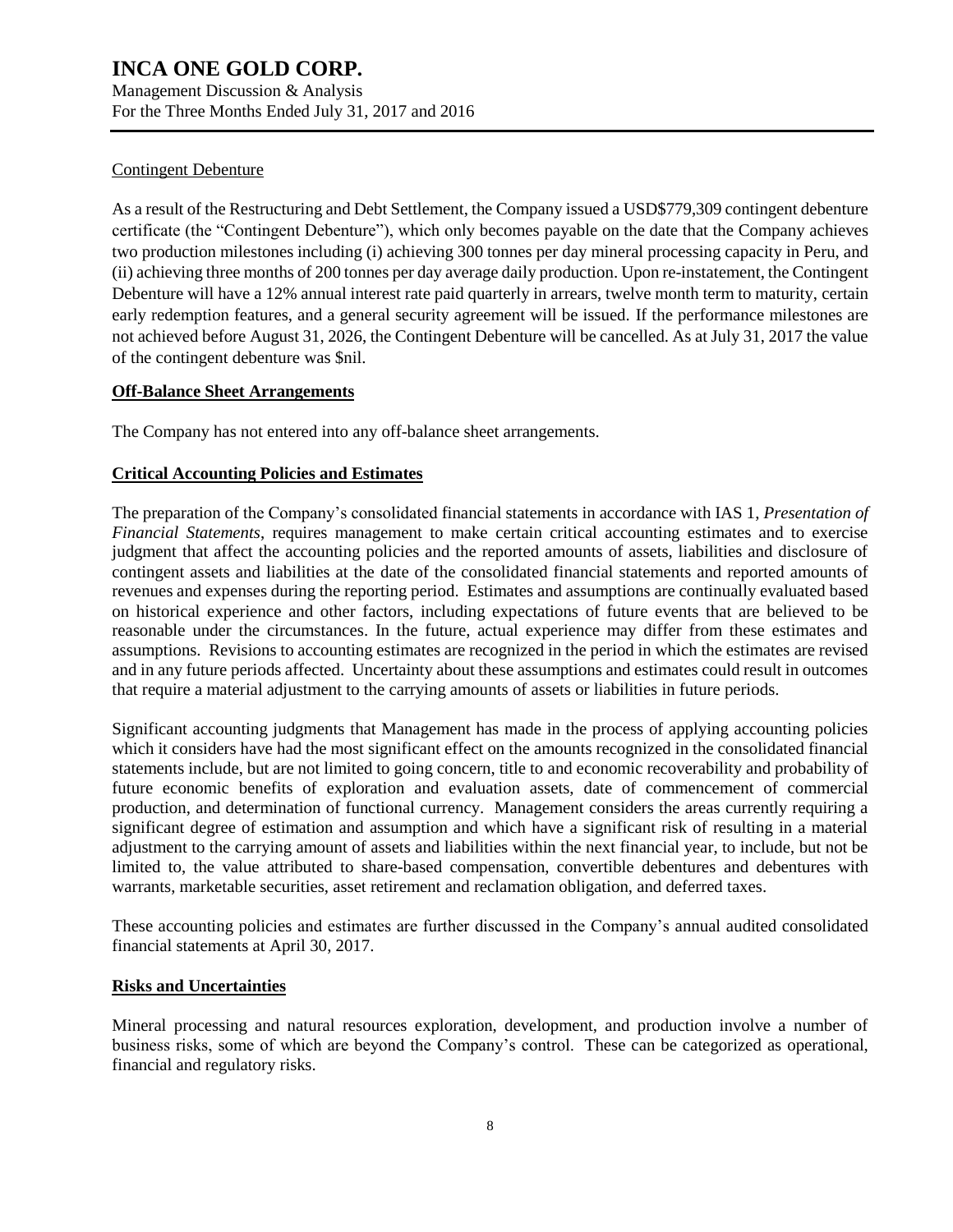Management Discussion & Analysis For the Three Months Ended July 31, 2017 and 2016

### *Operational Risks:*

The Company continuously monitors and responds to changes in operational risks, such as those noted below, and seeks to adhere to all regulations governing its operations.

Mineral Supply: The Company may not be able to source sufficient mill feed to economically operate the Chala Plant. In particular the Company currently sources material exclusively from third party sources and faces a competitive marketplace for purchase of supply from Peruvian government-approved mineral sources. Consequently the Company does not have control over the mineral grade, metallurgical recovery, nor quantities received, noting that the Company mitigates this risk by working with minimum cut-off purchase grades, providing fair terms to their customers, and sourcing material form established suppliers to ensure best efficiency and profitability of its plant operation.

Production Schedules: In relation to the mineral supply risks, no assurances can be provided that production schedules at the Chala Plant, and the related operating margins and cash flows, are achieved, noting that failure to meet these schedules can have an adverse impact on the Company's profitability, results of operations, cash flows, and overall financial conditions.

Qualified Staff: Due to the competitive marketplace, the Company may have difficulty in hiring and retaining skilled employees and contractors to source sufficient mineral feed, operate the Chala Plant effectively (noting the diversity of mill feed received), and effectively administer the Peruvian permitting, compliance, exportation, and regulatory functions.

Regulations, Permits, and Hazards: The Company must also manage changing governmental laws and regulations, and the Company cannot guarantee title to its properties and permits. The Company must also contend with environmental hazards (including discharge of pollutants or hazardous chemicals), as well as industrial accidents and occupational and health hazards, mechanical failures, the unavailability of materials and equipment, and lack of accessibility to required expertise.

Resource Properties: The Company may not be able to find and develop resource properties economically. In addition the Company may have to deal with development and mining issues including pit slope failures, unusual or unexpected rock formations, poor or unexpected geological or metallurgical conditions, poor or inadequate ventilation, failure of mine communication systems, poor water conditions, interruptions to gas and electricity supplies, human error and adverse weather conditions.

Acquisitions: There is no assurance that the Company will acquire additional mineral properties and/or processing plants and any acquisitions may expose the Company to new risks, and the mining industry is intensely competitive for the acquisition of new properties and plants.

### *Financial risks:*

Financial risks include commodity prices, interest rates and fluctuating foreign exchange rates, all of which are beyond the Company's control. Additional financial risks are the Company's ability to raise capital to continue funding its operations.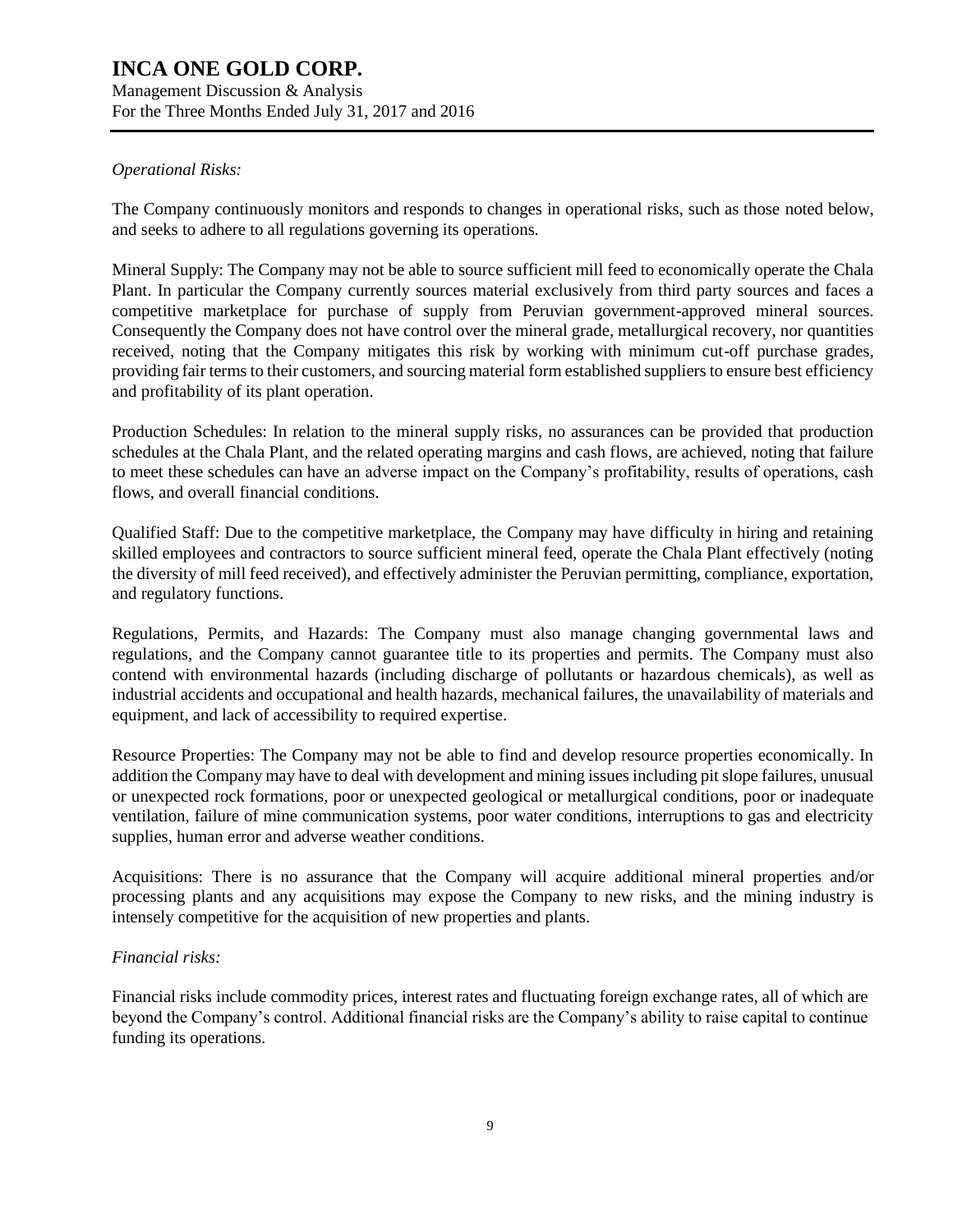Management Discussion & Analysis For the Three Months Ended July 31, 2017 and 2016

### *Regulatory risks:*

Regulatory risks include the possible delays in getting regulatory approval to, and permits for, the transactions that the Board of Directors believe to be in the best interest of the Company, and include increased fees for filings, the introduction of ever more complex reporting requirements the cost of which the Company must meet in order to maintain its exchange listing.

### *Financial Instruments and Risk:*

For a description of the risks faced by the Company with respect to financial instruments, see the Company's condensed interim consolidated financial statements for the three months ended July 31, 2017.

### **Cautionary Note Regarding Forward-Looking Information**

This MD&A contains forward-looking statements. All statements, other than statements of historical fact, constitute "forward-looking statements" and include any information that addresses activities, events or developments that the Company believes, expects or anticipates will or may occur in the future including the Company's strategy, plans or future financial or operating performance and other statements that express management's expectations or estimates of future performance.

Forward-looking statements are generally identifiable by the use of the words "may", "will", "should", "continue", "expect", "anticipate", "estimate", "believe", "intend", "plan" or "project" or the negative of these words or other variations on these words or comparable terminology. All such forward-looking information and statements are based on certain assumptions and analyses made by the Company's management in light of their experience and perception of historical trends, current conditions and expected future developments, as well as other factors management believes are appropriate in the circumstances. These statements, however, are subject to known and unknown risks, uncertainties and other factors that may cause the actual results, level of activity, performance or achievements of the Company to be materially different from those expressed, implied by or projected in the forward-looking information or statements.

Important factors that could cause actual results to differ from these forward-looking statements include but are not limited to: risks related to the exploration and potential development of the Company's projects, risks related to international operations, the actual results of current exploration activities, conclusions of economic evaluations, changes in project parameters as plans continue to be refined, future prices of minerals, as well as those factors discussed in the sections relating to risk factors of the Company set out in this MD&A.

There can be no assurance that any forward-looking statements will prove to be accurate, as actual results and future events could differ materially from those anticipated in such statements. Accordingly, the reader should not place any undue reliance on forward-looking information or statements. Except as required by law, the Company does not intend to revise or update these forward-looking statements after their date of issue, or to revise them to reflect the occurrence of future unanticipated events.